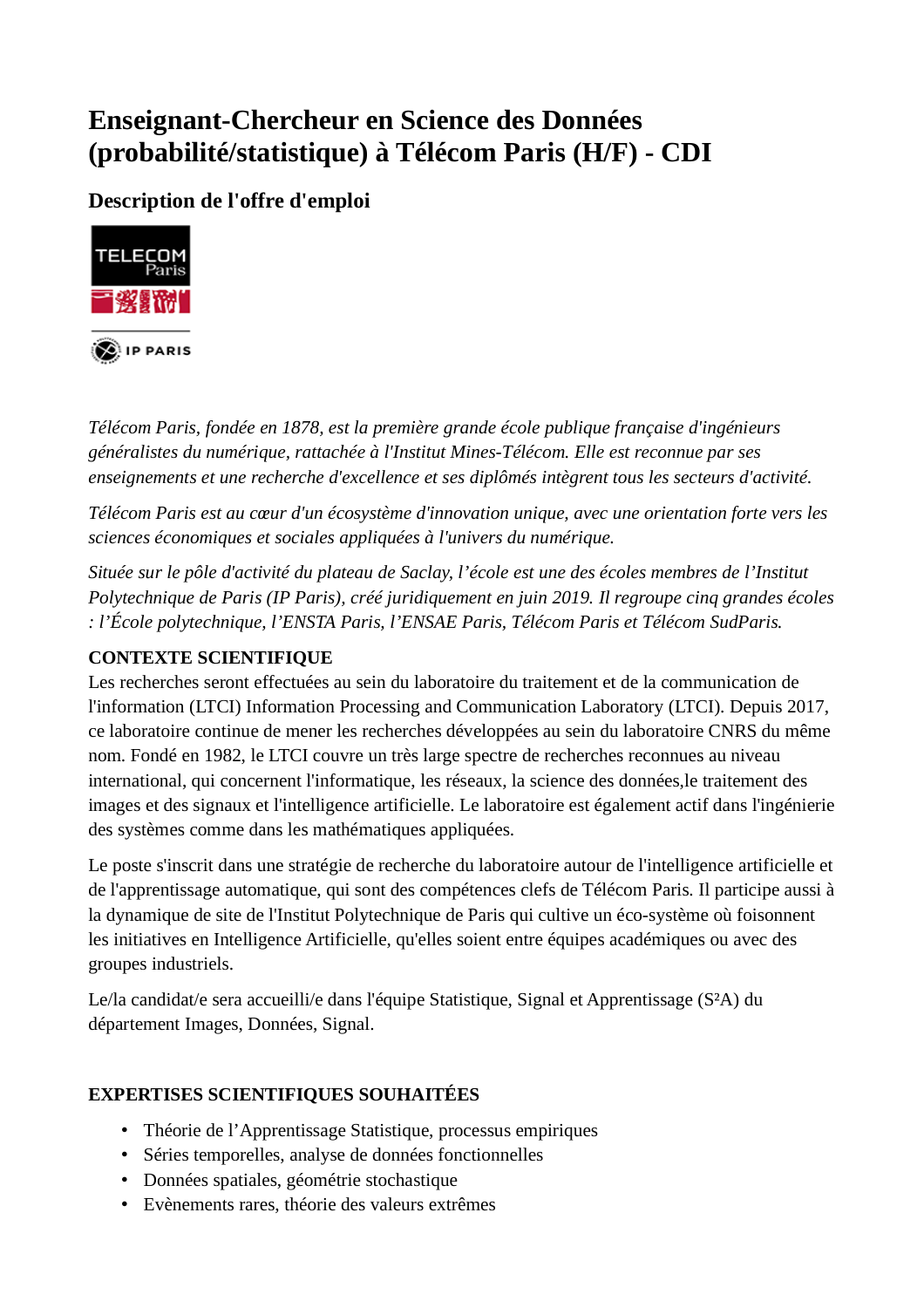- Graphes aléatoires, inférence causale
- Apprentissage séquentiel, par renforcement
- · Robustesse, fiabilité, équité

#### **DESCRIPTION DU POSTE**

#### **MISSIONS PRINCIPALES DU POSTE**

- 1. Participer à la conception et la mise en œuvre d'enseignements dans son domaine scientifique
- 2. Conduire des recherches dans son domaine scientifique
- 3. Participer au développement de partenariats, de collaborations et de relations contractuelles dans son domaine scientifique.

#### **ACTIVITÉS**

**Enseignement**: en coordination avec les autres enseignants-chercheurs de son groupe,

- Assure un ensemble d'enseignements dans son domaine en formation initiale et formation continue:
- Participe aux jurys d'entretien de sélection de candidats (cycle d'ingénieurs, mastères spécialisés, etc.) ;
- Participe à l'analyse des besoins en formation;
- Participe à la conception et à l'organisation des activités d'enseignement en formation initiale et continue :
- Participe à la conception et la mise en œuvre d'enseignements par projets ;
- · Assure l'encadrement de projets d'élèves ;
- Conçoit des cours, produit des supports correspondants (y compris des ressources numériques) et développe des outils pédagogiques destinés aux enseignements dispensés dans le domaine précité ;
- Participe à des ateliers de formation destinés aux enseignants.

#### **Recherche:**

- Développe une activité de recherche dans le domaine scientifique concerné
- Participe à des projets impliquant des partenaires de l'Institut Polytechnique de Paris, l'Institut Mines-Télécom ou extérieurs, des mondes académiques ou de l'entreprise, en particulier dans le cadre de projets structurants ou de projets nationaux ou européens ;
- Réalise des contrats de recherche industrielle ;
- Recherche et développe des relations avec l'industrie et établit des collaborations contractuelles. Rédige des projets de recherche et répond à des appels à projet.

#### Animation:

• Participe et contribue à l'animation scientifique du Groupe qui l'accueille (séminaires, soutenances, jurys).

#### Participation à la notoriété de l'Ecole et de l'Institut Polytechnique de Paris :

- · Publie les résultats de ses travaux de recherche ;
- Réalise des présentations et des conférences ;
- · S'implique dans les sociétés savantes ou professionnelles ;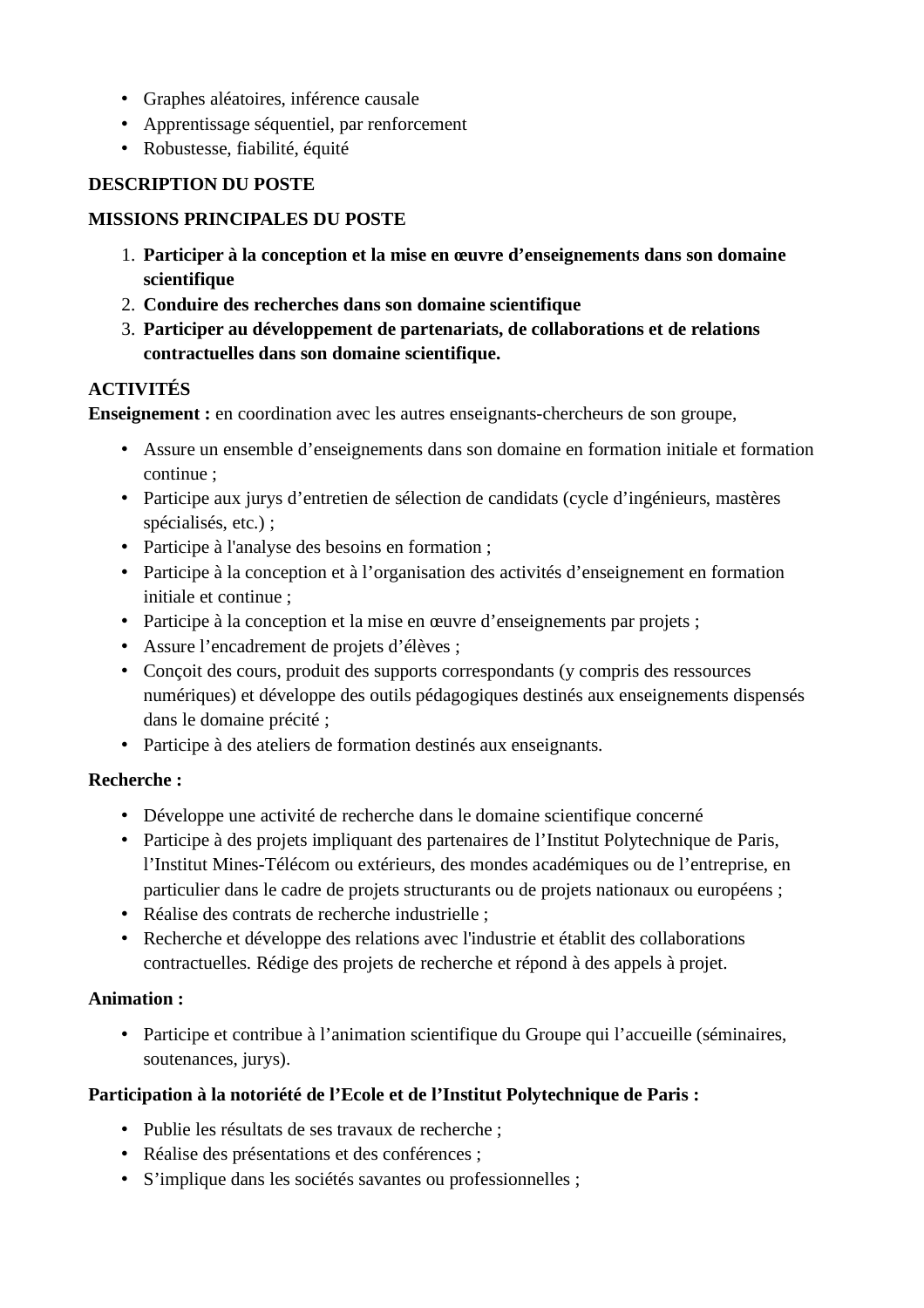• Entretient des relations étroites avec les institutions académiques, les centres de recherche et les entreprises.

#### Divers :

- · Participe à l'animation scientifique, pédagogique et de gestion du Département ou de l'école;
- Le cas échéant, dirige et gère les agents placés sous sa responsabilité ou sa supervision;
- Rend compte des activités et des résultats qui relèvent des missions dont il a la charge.

## Pré-requis du poste

#### Compétences, connaissances et expériences indispensables :

- Connaissances approfondies, théoriques ou appliquées, dans son domaine
- · Maîtrise de l'anglais.

## Compétences, connaissances et expériences souhaitables :

- Expérience post-doctorale ou internationale dans un laboratoire académique ou industriel appréciée :
- · Expérience de l'enseignement.

## Capacités et aptitudes :

- Capacité à travailler en équipe, qualités relationnelles ;
- Qualités pédagogiques ;
- Aptitude à la rédaction et à la synthèse.

## NIVEAU DE FORMATION / EXPERIENCE REQUIS

- Doctorat ou équivalent ;

- Fonctionnaire appartenant à un corps recruté par la voie de l'École Polytechnique ou de l'ENA ou ancien élève de l'École Normale Supérieure avec expérience professionnelle  $\geq 3$  ans;

- Diplôme d'une École d'ingénieurs ou de commerce et de gestion ou équivalent avec expérience professionnelle  $\geq$  5 ans :

- Diplôme Bac + 5 ou équivalent avec expérience professionnelle  $\geq$  5 ans ;

- Cadre d'entreprise de très haut niveau avec expérience professionnelle  $\geq 8$  ans.

## **MODALITES DE CANDIDATURE**

Candidatez en envoyant un fichier pdf unique avec :

- un CV détaillé
- une lettre de motivation

- un descriptif des travaux de recherche passés, incluant la liste des 10 meilleures publications (4 pages max.)

- un descriptif de l'expérience en enseignement de niveau universitaire ou en formation continue (3 pages max.)

- une copie des 3 principales publications

- un énoncé des objectifs en matière de recherche et de participation à l'enseignement (3 pages  $max.$ )